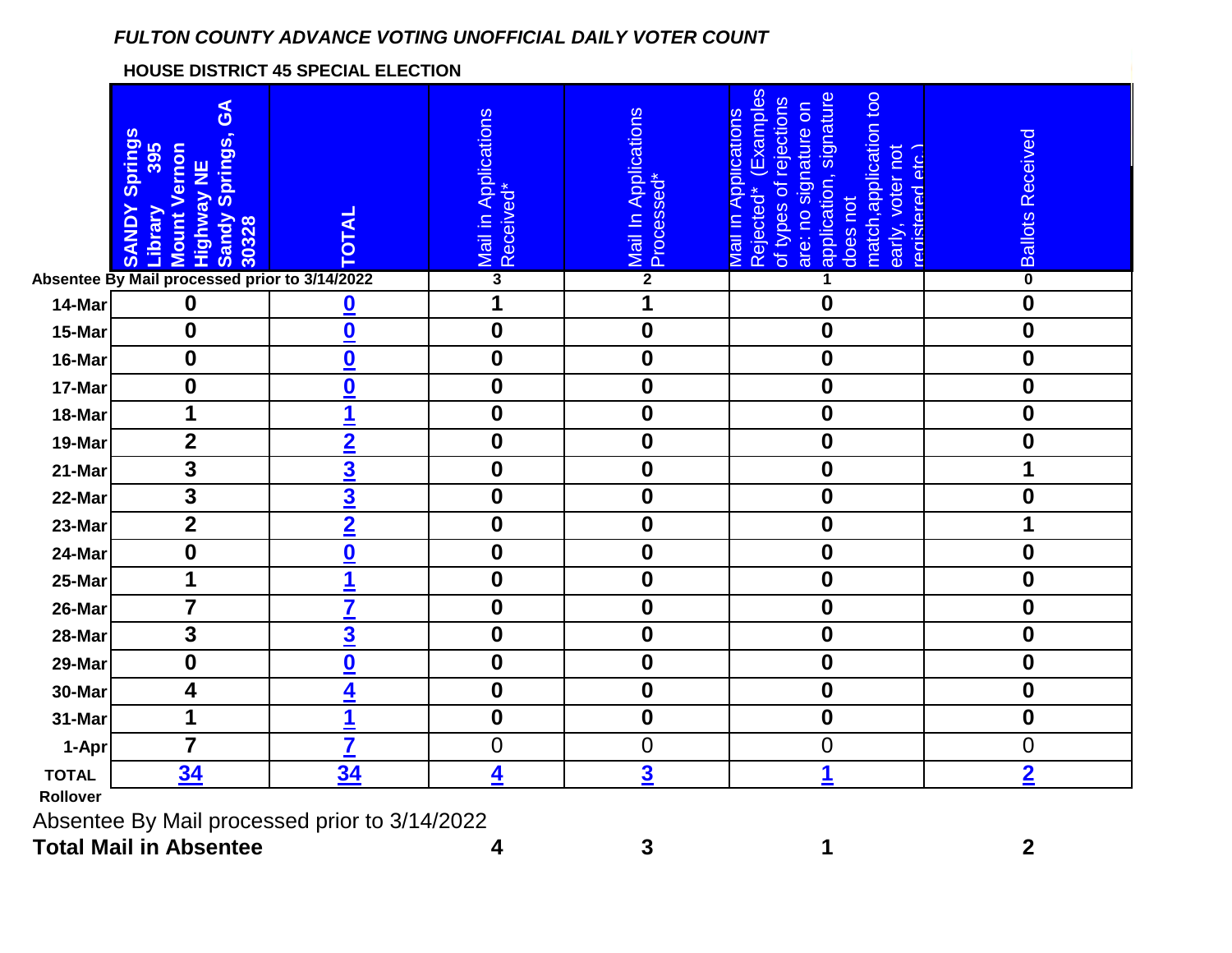\*\*\*\* Reflect total Absentee Ballots Received Prior to March 14th